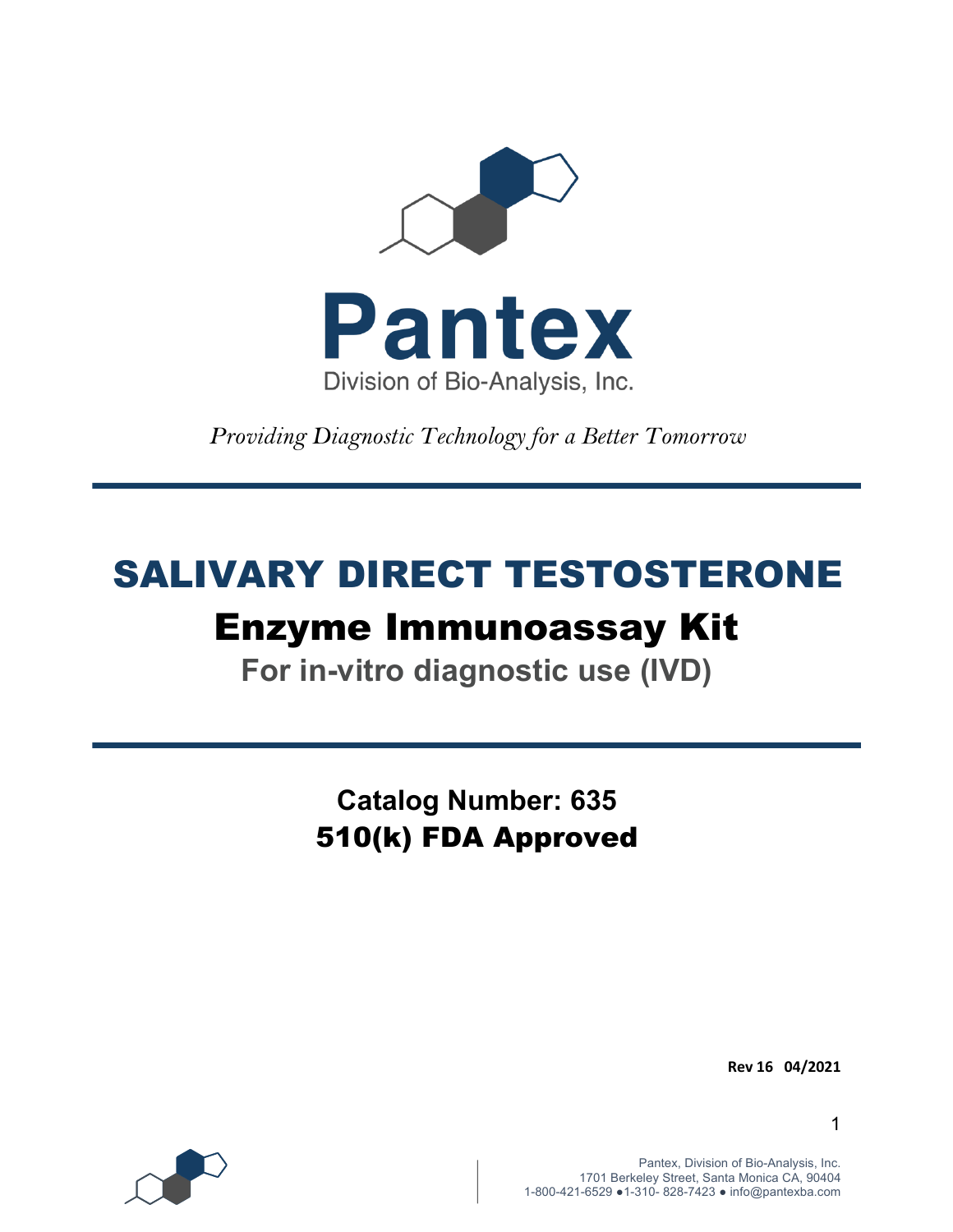| <b>TABLE OF CONTENTS</b> |                                                   |                |  |  |
|--------------------------|---------------------------------------------------|----------------|--|--|
|                          |                                                   | Page(s)        |  |  |
| I                        | Intended Use and Description                      | 3              |  |  |
| $\mathbf{I}$             | Assay Background                                  | $3 - 4$        |  |  |
| Ш                        | <b>Assay Principle</b>                            | 4              |  |  |
| IV                       | <b>Reagents Provided and Reagent Preparation</b>  | $4 - 5$        |  |  |
| $\mathbf V$              | <b>Storage and Stability</b>                      | 6              |  |  |
| VI                       | Materials Needed but not Supplied                 | 6              |  |  |
| <b>VII</b>               | <b>Materials Required but Supplied Separately</b> | 6              |  |  |
| <b>VIII</b>              | Interferences                                     | $\overline{7}$ |  |  |
| IX                       | Sample Collection and Processing                  | $7 - 8$        |  |  |
| X                        | <b>Assay Procedure Summary Flow Sheet</b>         | 9              |  |  |
| XI                       | <b>Assay Procedure</b>                            | $9 - 10$       |  |  |
| XII                      | <b>Typical Results</b>                            | 10             |  |  |
| <b>XIII</b>              | Calculation                                       | 10             |  |  |
| <b>XIV</b>               | <b>Quality Control</b>                            | 11             |  |  |
| XV                       | <b>Expected Values</b>                            | 11             |  |  |
| <b>XVI</b>               | <b>Performance Characteristics</b>                | 12             |  |  |
|                          | A. Specificity of Antiserum                       | 12             |  |  |
|                          | <b>B.</b> Detection Limits                        | 13             |  |  |
|                          | <b>C.</b> Precision and Reproducibility           | $13 - 14$      |  |  |
|                          | <b>D.</b> Linearity Study                         | 15             |  |  |
|                          | <b>E.</b> Recovery                                | 15             |  |  |
|                          | <b>F.</b> Manual Dilution                         | 16             |  |  |
|                          | <b>G.</b> Method Comparison                       | 16             |  |  |
| <b>XVII</b>              | Limitations                                       | 17             |  |  |
| <b>XVIII</b>             | <b>Precautions</b>                                | 17             |  |  |
| <b>XIX</b>               | <b>References</b>                                 | 18             |  |  |

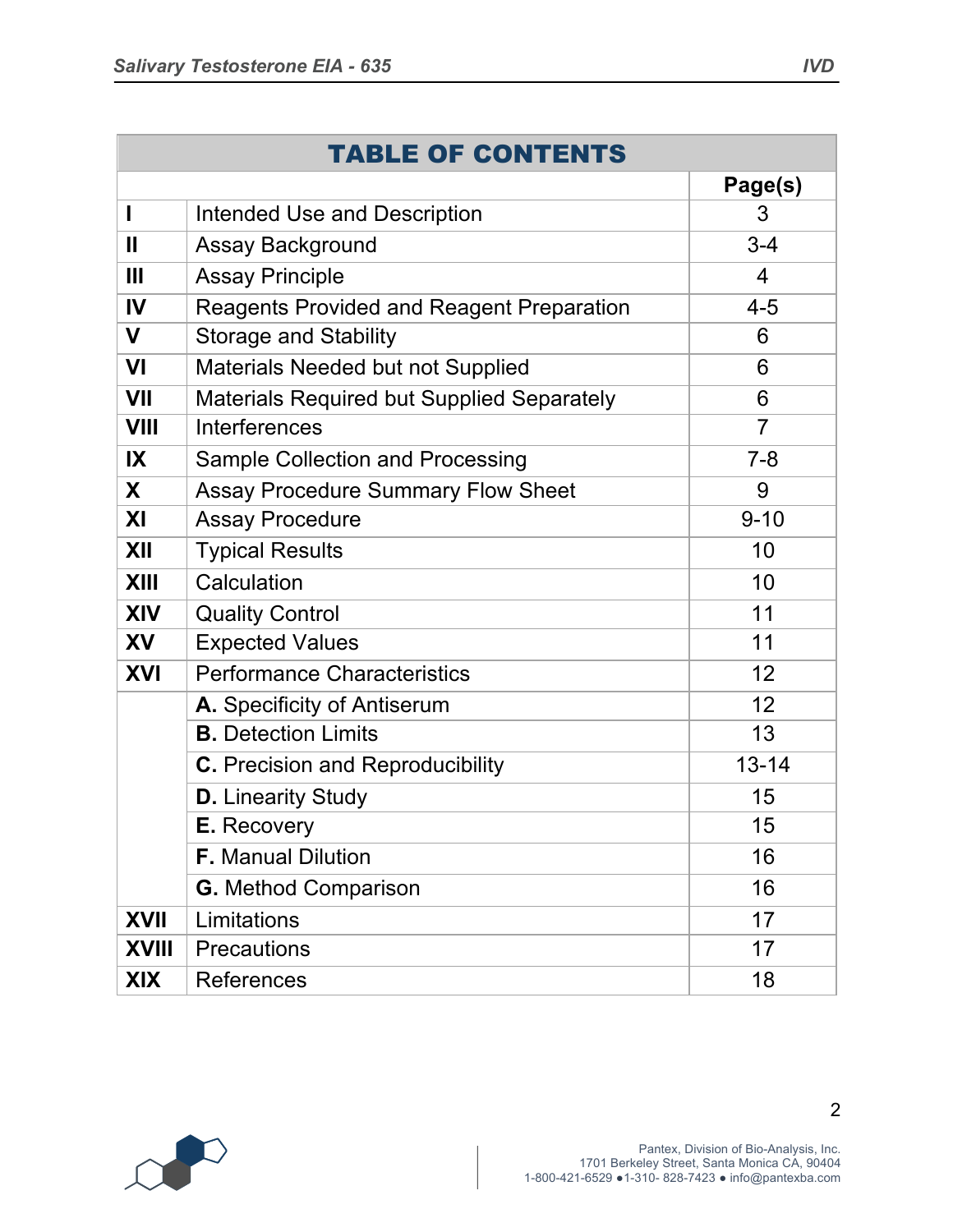## **I. Intended Use and Description**

The Pantex Salivary Direct Testosterone EIA Kit is an Enzyme Immunoassay (EIA) for the quantitative measurement of testosterone in human saliva collected with the Pantex Sample Collection Device. The measurement of testosterone is used in the diagnosis and treatment of disorders involving the male sex hormones (androgens), including primary and secondary hypogonadism, impotence in males and in females, hirsutism (excessive hair) and virilization (masculinization) due to tumors, polycystic ovaries and adrenogenital syndromes. For further information about this kit, its application or the procedures in this insert, please contact the Technical Service Team at Pantex.

# **II. Assay Background**

Assessment of androgen function in both males and females has previously depended upon indirect parameters such as measurement of urinary excretion of 17-ketosteroids. This procedure measures the excretory products of several weakly androgenic substances secreted by adrenal glands and gonads. However, testosterone, which appears to be the major effective androgen in the female as well as in the male, is not excreted as a 17-ketosteroid.

The accurate diagnosis of male hypogonadism is now made possible by measurement of serum testosterone. If testosterone measurements are low, a simultaneous determination of serum LH will differentiate primary testicular disease from hypogonadism secondary to pituitary disease. Because of the feedback relationship between the testis and pituitary, LH levels should be high in the presence of low testosterone due to primary gonadal disease.

Studies of testosterone values in hirsute women have shown higher mean values of testosterone as compared to normal women, although overlap occurs with the normal range (1). Patients with elevated levels treated pharmacologically with such agents as dexamethasone have frequently shown reduction in testosterone levels (2,3). Very high values seen in women with hirsutism and menstrual irregularities suggest the possibility of adrenal or ovarian tumors. Estrogen treatment or pregnancy will also cause increase in total testosterone levels due to increases in sex hormone binding globulin (SHBG). In these situations, the physiologically active or free component of testosterone remains normal.

Only1-2% of the testosterone circulating in plasma is free, the rest is bound to serum proteins and especially to SHBG and albumin. The free fraction reflects the metabolically available portion of testosterone and it is therefore clinically important  $(4,5)$ .

In saliva, testosterone occurs in the free form and enters the saliva via intracellular mechanisms (6) and reflects the level of free testosterone in plasma.

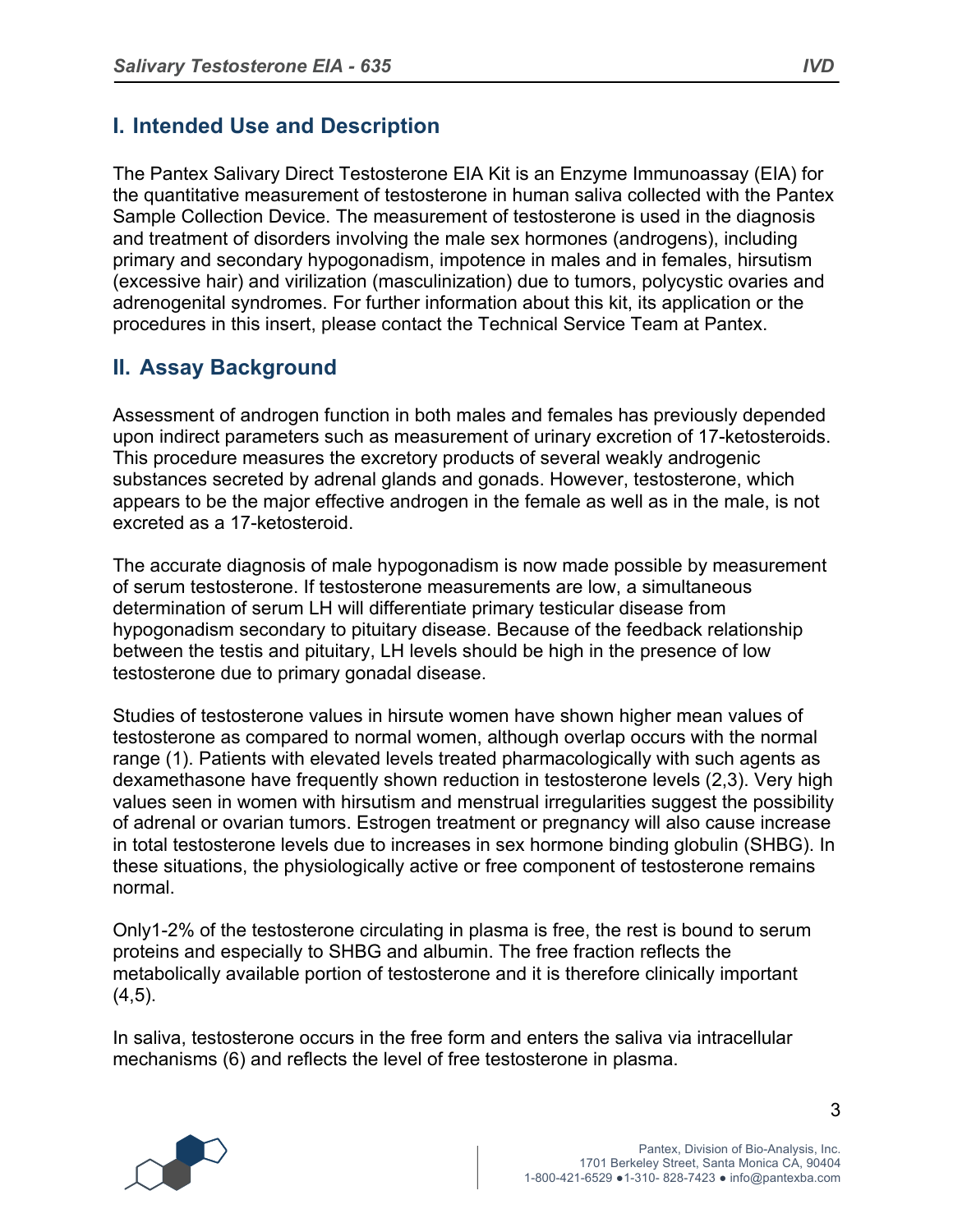Measuring free testosterone in saliva is therefore a simple, convenient and non-invasive method due to easier sample collection eliminating the need for repeated venipunctures.

## **III. Assay Principle**

The Pantex Salivary Direct Testosterone EIA kit, Cat # 635 is based on the competition principal and microplate separation. Testosterone calibrators of known concentration, unknown amounts of testosterone in saliva samples and a fixed amount of testosterone (analog) conjugated to horse radish peroxidase (Testosterone-HRP) compete for binding sites with a rabbit monoclonal antiserum bound to GARGG (goat anti-rabbit gamma globulin) coated wells of a microplate. After incubation, unbound components are washed away, enzyme substrate solution is added, and a blue color formed. This reaction is stopped with an acid solution to produce a yellow color. The optical density is then read at 450 nm. The amount of Testosterone-HRP detected is inversely proportional to the amount of testosterone in a sample.

# **IV. Reagents Provided and Reagent Preparation**

Store all reagents at 2 to 8°C. Use only reagents supplied with this kit. Do not interchange reagents with different lot numbers. Expiration dates and lot numbers are printed on the labels.

- **1.** GARGG Plate: One 96 well microplate (12x8 breakable strip wells) coated with goat anti-rabbit gamma globulin placed in a resealable foil bag with desiccant. One (1) 96 well kit is sufficient for 39 duplicate patient measurements.
- **2. Concentrated Stock Testosterone (synthetic) solution** in BSA buffer at a concentration of 62.5 ng/mL  $(62,500 \text{ pg/mL})$ : 1 bottle, 250 µl. **Salivary Testosterone working calibrators preparation**: Dilute the 62,500 pg/mL stock solution 1:100 (1 part 62,500 pg/mL + 99 parts assay buffer) with assay buffer to obtain the highest working calibrator (625 pg/mL) then, dilute serially 1:2.5 (starting with the 625 pg/mL calibrator) to obtain the following concentrations of **working calibrators**: 250 pg/mL, 100 pg/mL, 40 pg/mL, 16 pg/mL and 6.4 pg/mL. "0" calibrator is assay buffer. Note: A 1:2.5 dilution is defined as 1part calibrator in question plus 1.5 parts assay buffer.
- **3.** Assay buffer: 1 bottle, 20 mL.
- **4. Stock Testosterone (synthetic) Control Concentrate (20,000 pg/mL)**: 1 bottle, 0.250 ml. Concentration is on the label and is traceable to U.S. Pharmacopeia (USP). Use for the preparation of **High Control** only.

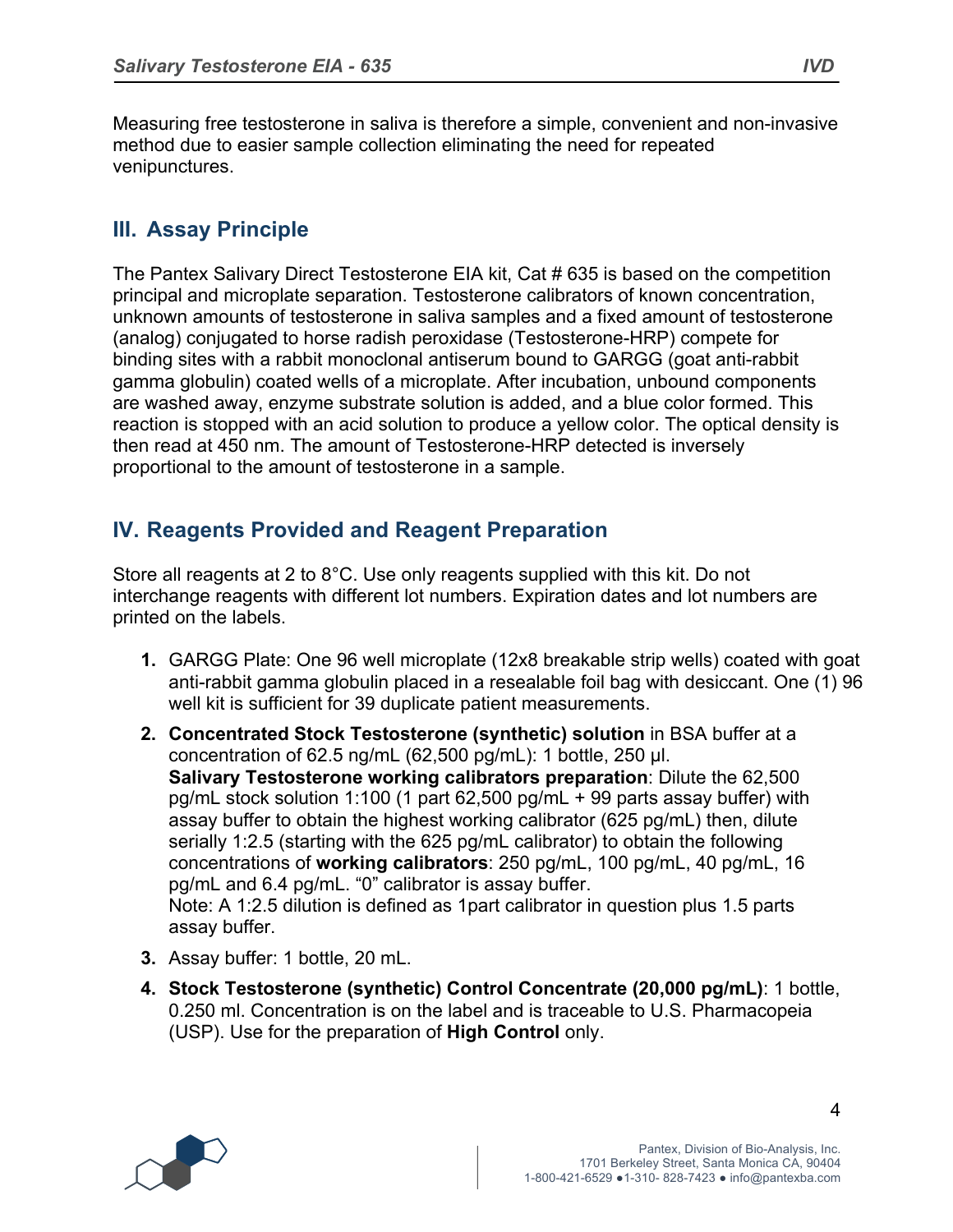| <b>Stock Testosterone</b><br>control concentrate<br>20,000<br>(pg/mL) | <b>Assay</b><br><b>Buffer</b><br>(mL) | <b>Dilution</b> | <b>Target</b><br>(pg/mL) | <b>Number of EIA</b><br>tests per 2.5 mL<br>volume | Volume (µL)<br>to be used<br>per assay<br>well |
|-----------------------------------------------------------------------|---------------------------------------|-----------------|--------------------------|----------------------------------------------------|------------------------------------------------|
| $0.025$ mL $(25 \mu l)$                                               | 2.475<br>mL                           | 1:100           | $200$ pg/mL              | 100                                                | $25$ µl                                        |

### *High Control preparation (Example)*

### *Low Control Preparation (Example)*

| <b>High</b><br><b>Testosterone</b><br>control 200<br>(pg/mL) | <b>Assay</b><br><b>Buffer</b><br>(mL) | <b>Dilution</b> | Target<br>(pg/mL) | <b>Number of EIA</b><br>tests per 2.5 mL<br>volume | Volume (µL)<br>to be used<br>per assay<br>well |
|--------------------------------------------------------------|---------------------------------------|-----------------|-------------------|----------------------------------------------------|------------------------------------------------|
| $0.25$ mL                                                    | $2.25$ mL                             | 1:10            | $20$ pg/mL        | 100                                                | $25 \mu L$                                     |

Immediately after use, store the unused portions of the **working calibrators** and the **High** and **Low Controls** 8°C. Discard if not used within 31 days of mixing.

- **5. Salivary Testosterone EIA rabbit monoclonal Antibody**: 1 bottle, 6 mL. The solution is blue.
- **6. Salivary Testosterone-Horseradish Peroxidase (HRP) concentrate.:** 1 amber bottle, 0.350 mL. Testosterone derivative is conjugated to horseradish peroxidase. The solution is yellow and light sensitive.
- **7. Testosterone-Horseradish Peroxidase (HRP) conjugate buffer, pH 7.4**: 1 bottle, 6 ml of phosphate buffered saline, pH 7.4. To be used to prepare the **Testosterone-HRP working reagent only**.

**Testosterone-HRP working reagent** preparation: Determine the amount of **working Testosterone-HRP** needed and dilute 1:20 with conjugate buffer pH 7.4 (#7). For example, mix 0.25 mL of **Testosterone-HRP concentrate** (#6) plus 4.75 mL with **conjugate buffer, pH 7.4** (#7). This is sufficient for 100 EIA wells.

Immediately after use, store the unused portion of the **Testosterone-HRP working reagent** at 2-8°C. Discard if not used within 31 days of mixing.

- **8.** Wash solution (10X concentrated) EIA #1: 1 bottle, 50 mL of phosphate buffered saline, pH 7.4. Prior to use dilute 1:10 with deionized water.
- **9.** Color Development Reagent EIA #1: 1 amber plastic bottle, 15 mL of Tetramethylbenzidine (TMB) plus hydrogen peroxide. Light sensitive.
- **10.**Stopping Solution EIA #1: 1 bottle of a 15 mL mixture of diluted sulfuric and hydrochloric acid solution.

\*Concentration of testosterone calibrators and controls are actual and traceable to US Pharmacopeia (USP) Cat. No. 1646009, Lot KOM355.

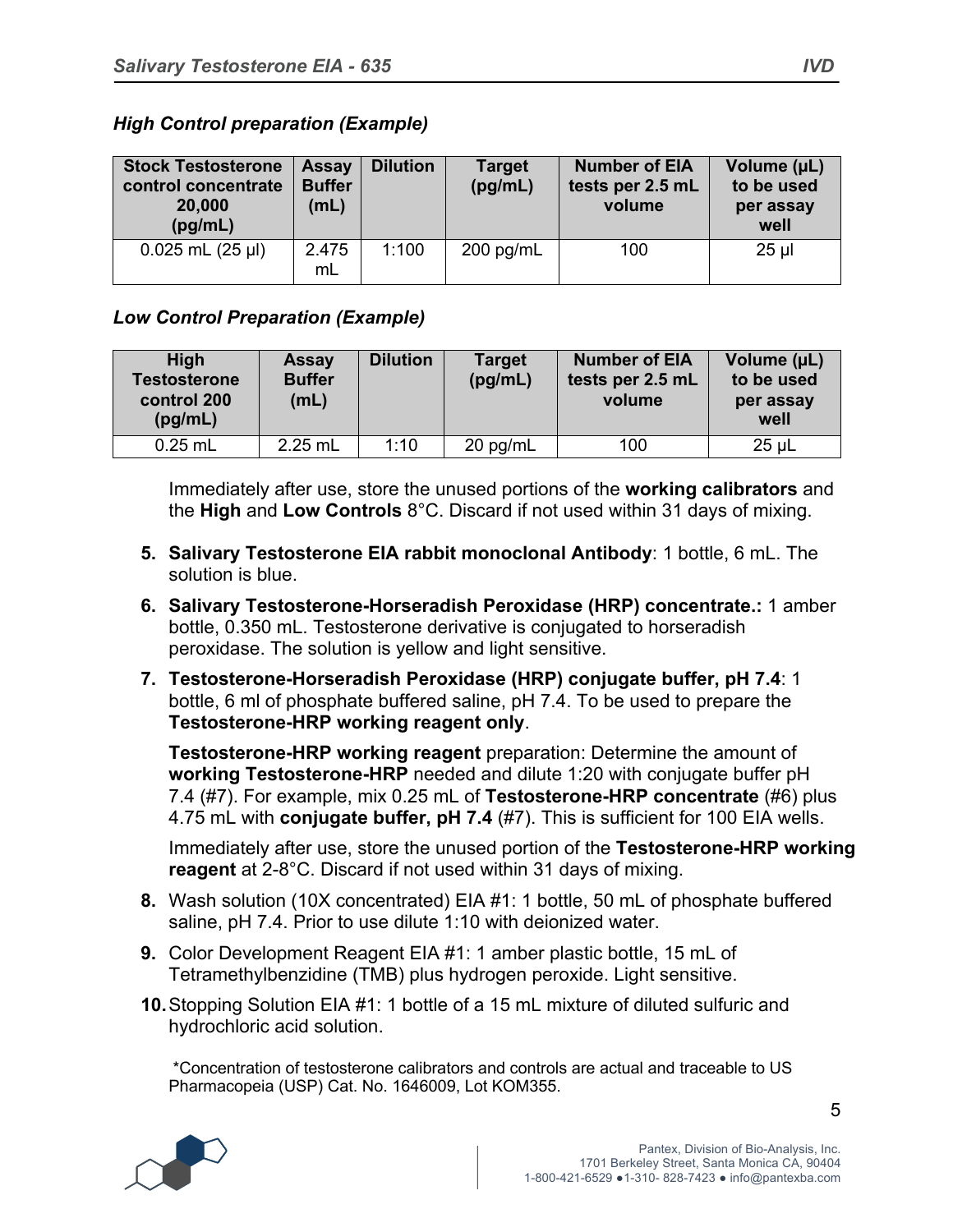# **V. Storage and Stability**

- When stored at  $2^\circ 8^\circ$  C, unopened reagents will retain activity until the expiration date. Do not use the reagents beyond this date.
- Use only reagents supplied with this kit. Do not interchange reagents with different lot numbers.
- Opened reagents must be stored at  $2^{\circ} 8^{\circ}$  C.
- Microtiter wells must be stored at  $2^\circ 8^\circ$  C. Once the foil bag has been opened, care should be taken to reseal tightly.
- Opened kits retain activity for 31 days if stored as described above.
- Expiration dates and lot numbers are printed on the labels.

# **VI. Materials Needed but not Supplied**

- Device to dispense very accurately 25 µL of saliva.
- Multichannel pipettors.
- Microplate or orbital shake
- Vortex mixer
- Microplate washer (not required, plates can be washed manually).
- Microplate reader capable of reading 450 nm with 4 parameter data reduction or
- comparable software.
- Plate sealers.

# **VII. Materials Required but Supplied Separately**

• Pantex sample collection device, Cat. # PCD 602. (Pantex, 1701 Berkeley Street, Santa Monica, CA 90404)

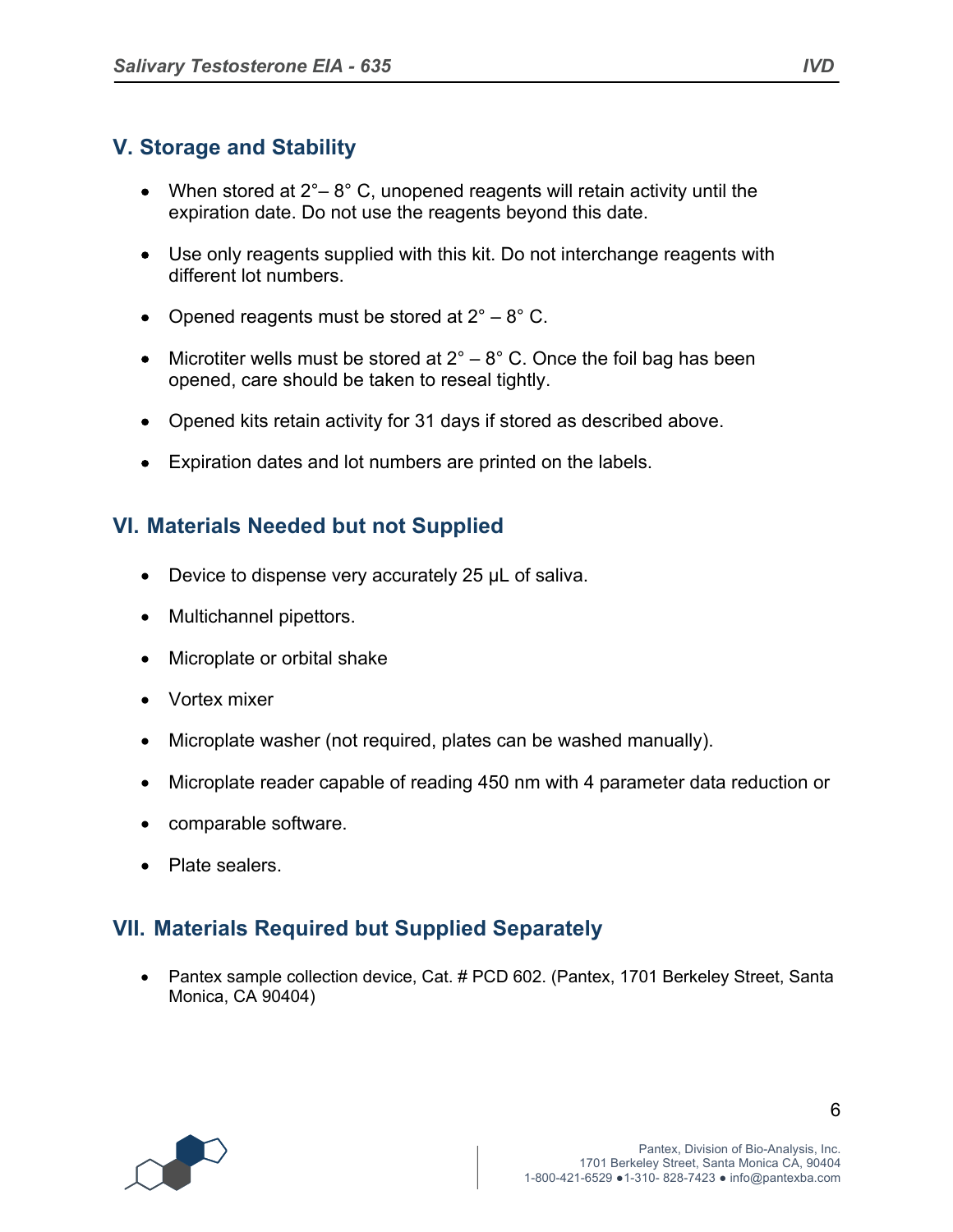# **VIII. Interferences**

Using CLSI-A2 Interference Testing in Clinical Chemistry as a guide, an in-vivo simulated experiment was performed after collecting saliva samples from subjects before (control) and after contact (exposed) with five (5) commonly consumed products (coffee, food, gum, alcohol and cigarette smoke). The control and exposed samples were tested with the Pantex Salivary Direct Testosterone EIA Kit, Cat #635. The results indicated no significant differences in salivary testosterone values between the controls and exposed samples. An additional interference study was conducted using three (3) potential interferants whole blood, sodium azide and thimerosal to determine their effects on salivary testosterone samples. The interferants were tested using the following concentrations 0.05%, 0.10%, 0.25% and 0.5%. Based on the results, it was determined that whole blood, thimerosal and sodium azide affect salivary testosterone samples by either increasing or suppressing testosterone values. Saliva samples containing any of the three interferants in question should be avoided when using the Pantex Salivary Direct Testosterone EIA Kit, Cat # 635.

# **IX. Sample Collection and Processing**

- *1. Collection:* This sample collection and processing procedure must be followed.
- Pantex sample collection device, Cat. # PCD602, is required for the collection of saliva samples when determining testosterone concentrations with the Pantex Salivary Direct Testosterone EIA Kit, Cat. #635.
- Avoid food consumption, drinking coffee or alcohol, smoking or chewing gum 15 minutes prior to sample collection.
- Rinse mouth thoroughly with water 15 minutes prior to collection.
- In the **required saliva collection device** (Pantex sample collection device, Cat. #PCD602) collect a minimum of 1 mL, (Use the number 1 marked on the collection tube as a reference), of whole saliva by un-stimulated passive drool by allowing saliva to drip off the lower lip into the graduated collection tube or by allowing saliva to accumulate in the floor of the mouth and spitting it into the collection tube. Label the sample tube with the following information:
	- **i.** Date and time of sample collection
	- **ii.** Patient's name
	- **iii.** Patient's gender
	- **iv.** Patient's date of birth

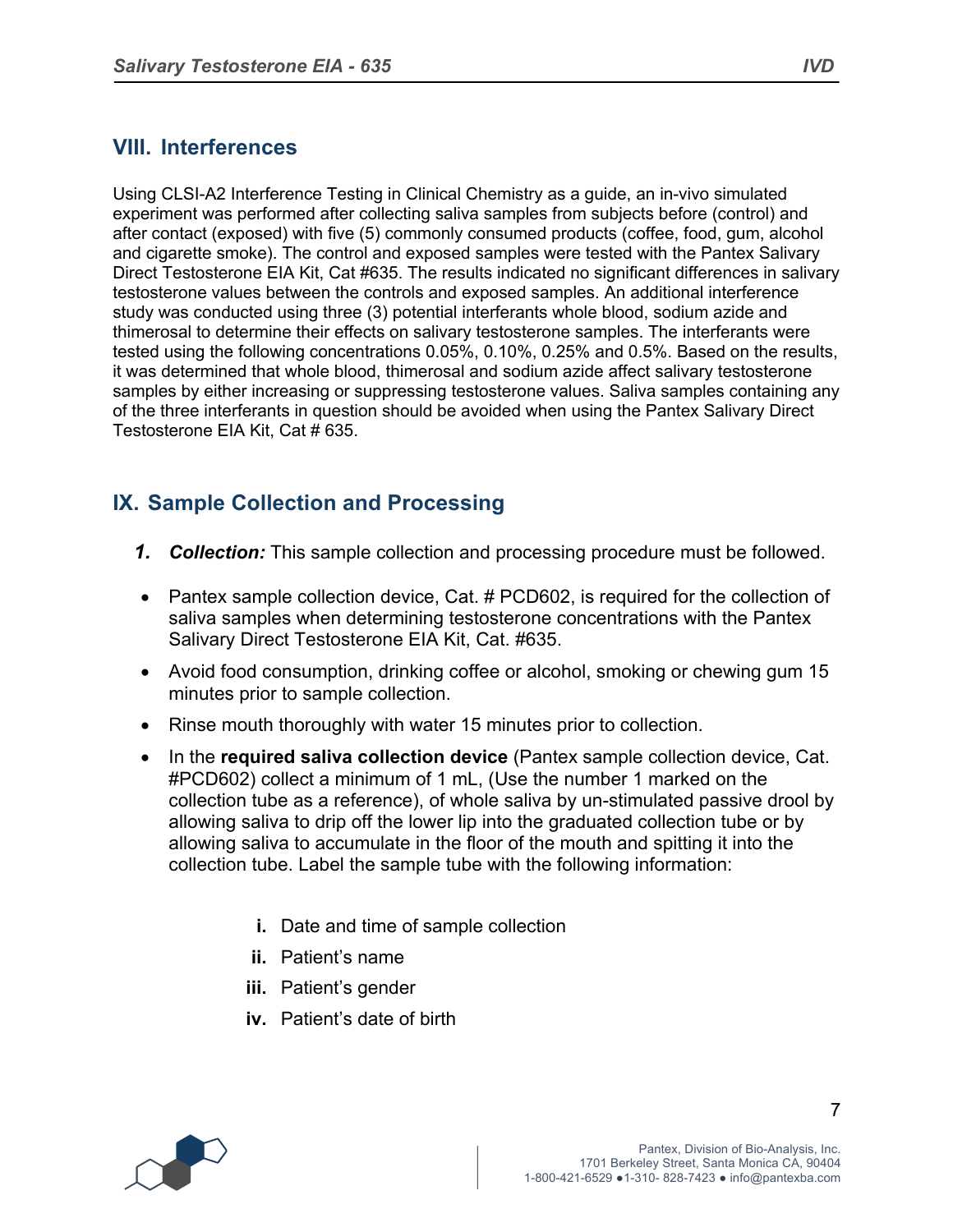- The sample(s) should be sent as soon as possible after collection to the testing site, they should remain stable under average shipping conditions, including over weekends and holidays and during hot temperatures. If the sample(s) will not be sent the day of collection, store at 2-8°C until ready to be shipped.
- Upon sample's arrival to the testing site, the sample(s) should be kept in the collection device to maintain its integrity and freeze ( $\leq$  -15°C or below) until day of assay. On day of assay, thaw samples to facilitate precipitation of mucins. Centrifuge at 1500g for ten minutes. Bring samples to room temperature and assay.

### *2. Sample Stability:*

| <b>Storage</b>   | $20-28$ °C   | $37^{\circ}$ C | $2-8$ °C  | $\leq$ -15°C   | $≤-15^{\circ}C$ |
|------------------|--------------|----------------|-----------|----------------|-----------------|
|                  |              |                |           | (7 freeze/thaw | (Long term)     |
|                  |              |                |           | cycles)        |                 |
| <b>Stability</b> | Up to 7 days | Up to 7 days   | Up to $7$ | Up to 7 days   | Up to 180 days  |
|                  |              |                | davs      |                |                 |

### *3. Sample Shipping, Handling and Storage Conditions Stability*

| <b>Storage</b>                                                   | $2-8$ °C and<br>room<br>temperature<br>during transit | $20-28$ °C        | $37^{\circ}$ C | $2-8$ °C     | $≤-15°C$     |
|------------------------------------------------------------------|-------------------------------------------------------|-------------------|----------------|--------------|--------------|
| In transit<br>stability<br>upon return<br>to the testing<br>site | Up to 9 days                                          |                   |                |              |              |
| <b>After</b><br>returning<br>stability                           |                                                       | Up to $7$<br>days | Up to 7 days   | Up to 7 days | Up to 7 days |

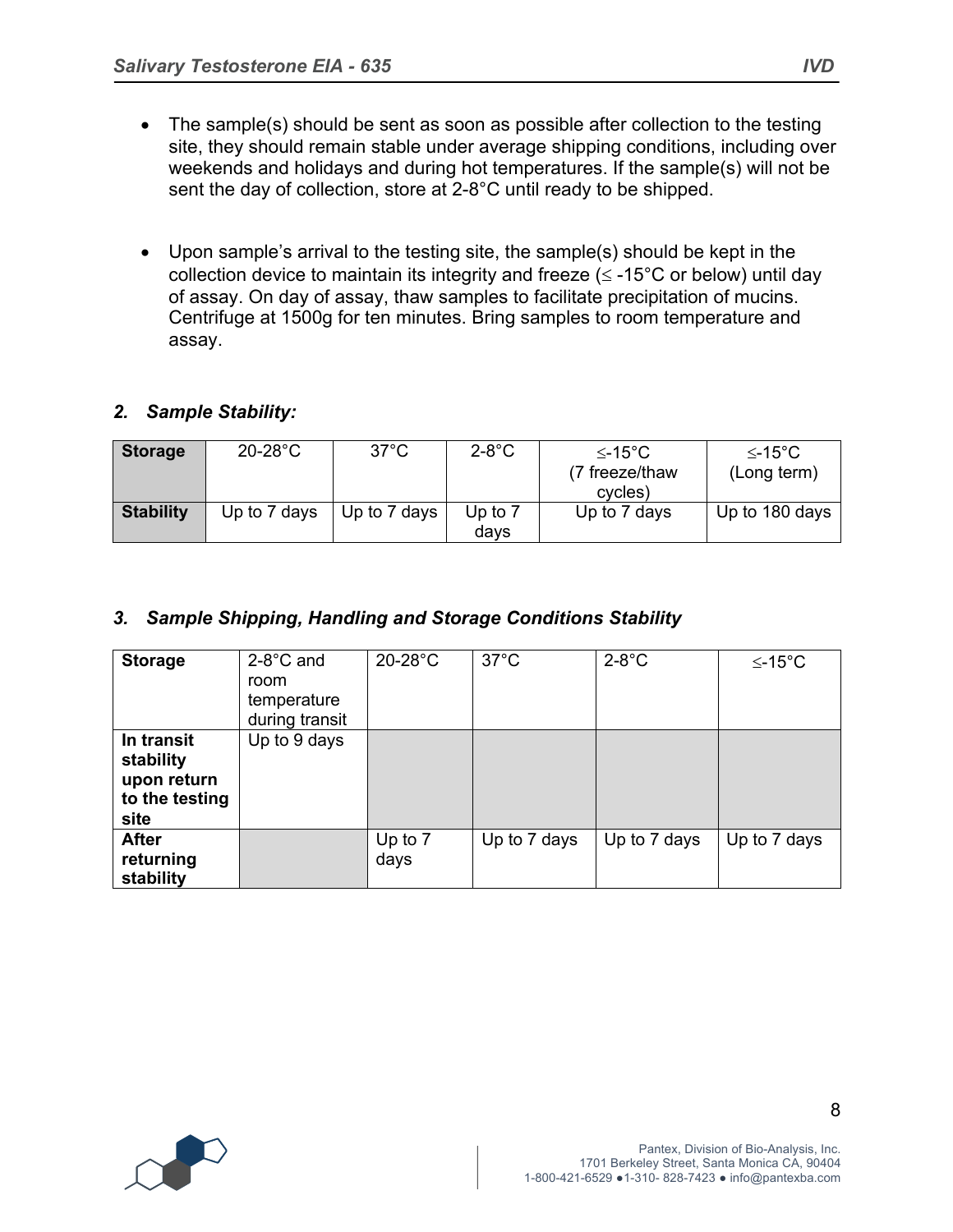### **X. Assay Procedure Summary Flow Sheet**

| Testosterone<br>Calibrato<br>l.D. pg/ml<br>Sample | Control,<br>Sample<br>빌<br>Calibrator, | Testosterone<br><b>Working Reagent</b><br>(i)<br>HRP | Anti-Testosterone<br>(L) | Room Temperature, | Wash Solution<br>10X<br>$\overline{L}$<br><b>Diluted</b> | $\aleph$ | Developer<br>(JE)<br>Color | room temperature  | Solution<br>(Tri)<br><b>Stopping</b> | ξ<br>450  |
|---------------------------------------------------|----------------------------------------|------------------------------------------------------|--------------------------|-------------------|----------------------------------------------------------|----------|----------------------------|-------------------|--------------------------------------|-----------|
| 0                                                 | 25                                     | 50                                                   | 50                       | shaking.<br>ಕ     | 300                                                      |          | 125                        | $\vec{a}$         | 125                                  | $\vec{a}$ |
| 6.4                                               | 25                                     | 50                                                   | 50                       | e<br>hrs          | 300                                                      | Wash     | 125                        | min.              | 125                                  | Read      |
| 16                                                | 25                                     | 50                                                   | 50                       | $\mathbf{\Omega}$ | 300                                                      |          | 125                        |                   | 125                                  |           |
| 40                                                | 25                                     | 50                                                   | 50                       | for               | 300                                                      |          | 125                        | $\boldsymbol{50}$ | 125                                  | Mix.      |
| 100                                               | 25                                     | 50                                                   | 50                       |                   | 300                                                      |          | 125                        | Incubate          | 125                                  |           |
| 250                                               | 25                                     | 50                                                   | 50                       |                   | 300                                                      |          | 125                        |                   | 125                                  |           |
| 625                                               | 25                                     | 50                                                   | 50                       | Incubate          | 300                                                      |          | 125                        |                   | 125                                  |           |
| Control #1                                        | 25                                     | 50                                                   | 50                       |                   | 300                                                      |          | 125                        | Mix.              | 125                                  |           |
| Control #2                                        | 25                                     | 50                                                   | 50                       | Mix.              | 300                                                      |          | 125                        |                   | 125                                  |           |
| Sample                                            | 25                                     | 50                                                   | 50                       |                   | 300                                                      |          | 125                        |                   | 125                                  |           |

# **XI. Assay Procedure**

- **1.** It is recommended that the calibrators, controls and samples should be tested in duplicate and the mean value should be used to report the results.
- **2.** To the GARGG microplate dispense 25 ul of **working Salivary Testosterone EIA calibrators** (0, 6.4, 16, 40, 100, 250 and 625 pg/mL), controls, and saliva samples.
- **3.** Add 50 µL of **Testosterone-HRP Working Reagent** to all wells.
- **4.** Add 50 µL of **Anti-Testosterone EIA rabbit monoclonal antibody**.
- **5.** Cover microplate with plastic sealer. Incubate by shaking on a microplate orbital shaker set a 500-900 rpm for **2 hrs.** at room temperature.
- **6.** After incubation, decant the contents of the wells. Wash 3 times with 300 ul of **diluted wash solution.** After the 3rd wash, invert GARGG microplate on an absorbent paper and tap dry.
- **7.** Dispense 125 µL of **Color Development** reagent EIA #1 into each well. Shake briefly (manual). Cover microplate with plastic sealer. Incubate for 30 minutes at room temperature.

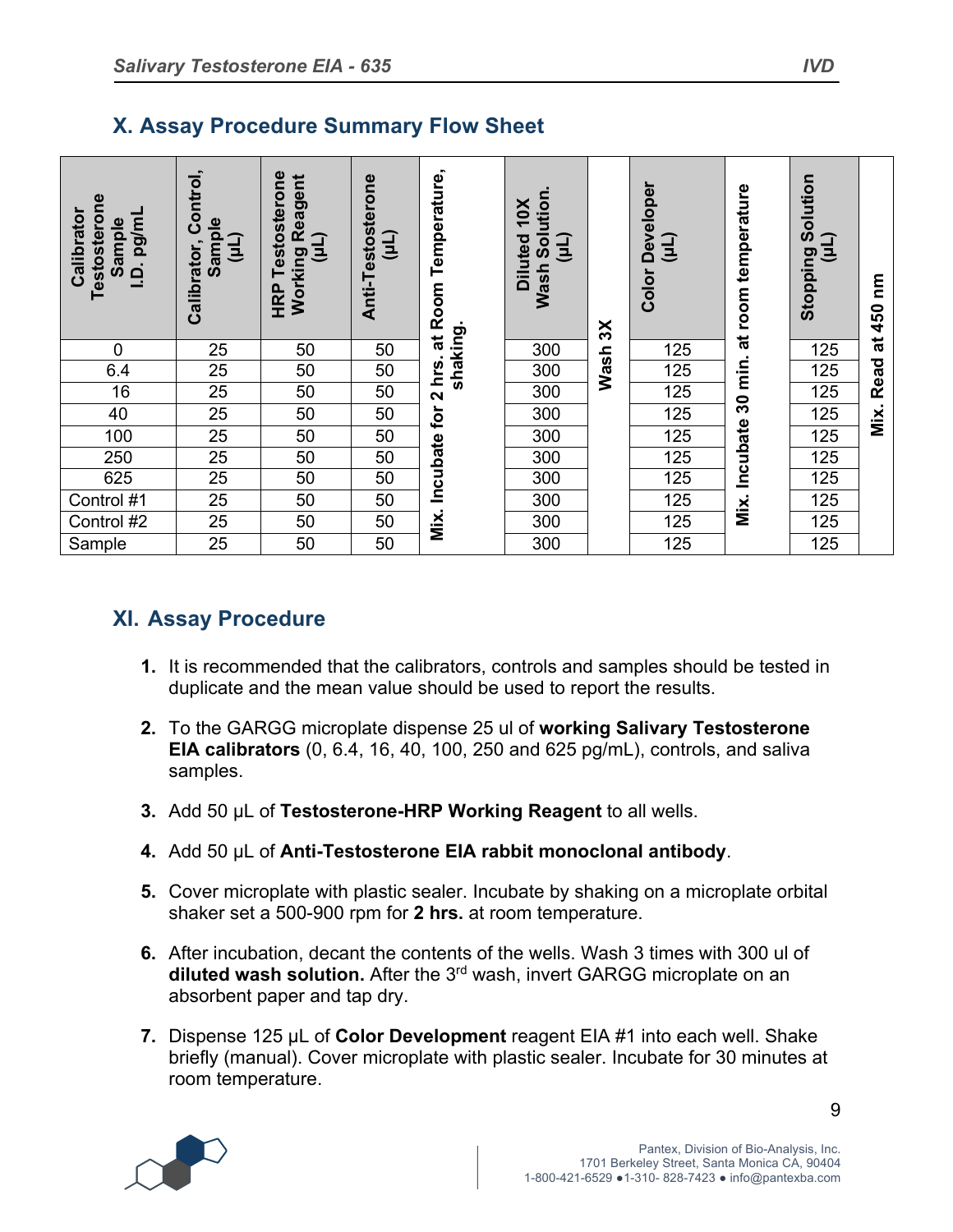- **8.** Dispense 125 µL of **Stopping Solution** EIA #1 into each microtiter well of the GARGG plate. Shake briefly (manual). Color changes from blue to yellow.
- **9.** Read at 450 nm on a microplate reader within 10 minutes.

Note: If samples exceed the upper end of the measuring range of 500 pg/mL, dilute with zero calibrator and make appropriate concentration correction.

# **XII. Typical Results**

| <b>Typical Calibration Curve (Actual assay)</b> |                                    |        |                         |  |
|-------------------------------------------------|------------------------------------|--------|-------------------------|--|
| <b>Calibrators</b><br>(pg/mL)                   | <b>Mean Absorbance</b><br>(450 nm) | % B/Bo | <b>Value</b><br>(pg/mL) |  |
| 0                                               | 2.47                               | 100.0  | 0.0                     |  |
| 6.4                                             | 2.23                               | 90.3   | 6.4                     |  |
| 16                                              | 1.83                               | 74.1   | 16                      |  |
| 40                                              | 1.14                               | 46.2   | 40                      |  |
| 100                                             | 0.45                               | 18.2   | 100                     |  |
| 250                                             | 0.19                               | 7.7    | 250                     |  |
| 625                                             | 0.11                               | 4.5    | 625                     |  |
| Control #1                                      | 1.61                               | 65.2   | 22.0                    |  |
| Control #2                                      | 0.23                               | 9.3    | 204.0                   |  |
| Sample #1                                       | 2.00                               | 81.1   | 12.0                    |  |
| Sample #2                                       | 0.31                               | 12.6   | 151.0                   |  |
| Sample #3                                       | 0.18                               | 7.3    | 260.0                   |  |

# **XIII. Calculation**

Determine the concentrations of the controls and unknowns by interpolation using software capable of logistics using a 4-parameter sigmoid minus curve fit.

| <b>Analytical measuring range (AMR)</b> | 6.4 pg/mL - 500 pg/mL |
|-----------------------------------------|-----------------------|
|                                         |                       |

#### *Conversion: Testosterone (pg/mL) x 3.47 = pmol/L*

Samples with testosterone values greater than 500 pg/mL should be diluted 1:10 with zero (0) calibrator and re-run for accuracy. Obtain the final testosterone concentration by multiplying the diluted sample by 10.

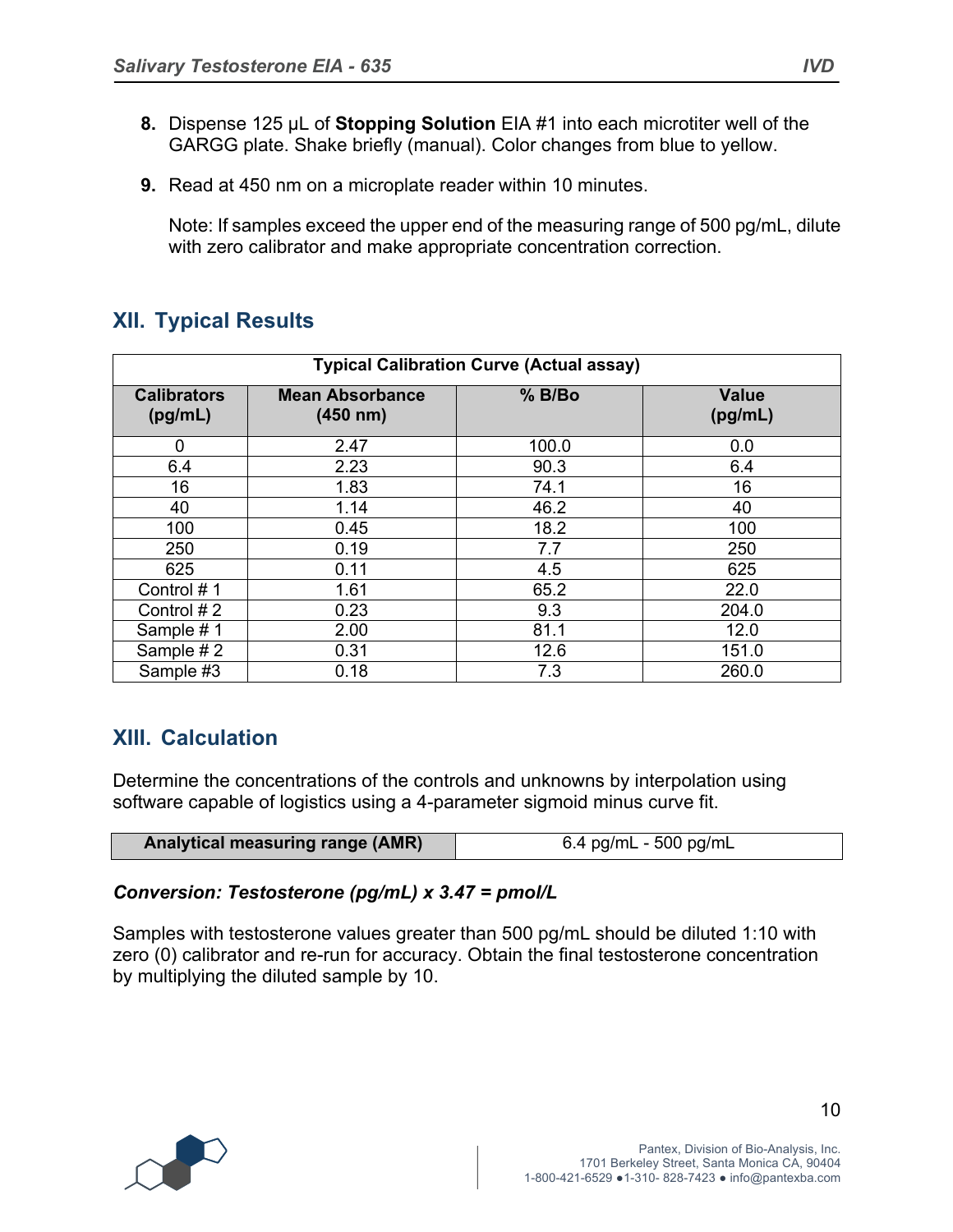# **XIV. Quality Control**

The expected values for the controls are stated on the label of each control which are included in the kit. The results can only be accepted if the expected values are met. Follow federal, state and local guidelines for testing quality control materials.

### **XV. Expected Values**

Freshly collected (AM) saliva samples from apparently healthy subjects show the following values:

#### *Female Expected Values:*

| <b>Subjects</b><br>(Number) | Age<br>(Age) | Median (pg/mL) | 95% Reference<br>Limits (pg/mL) | 90% CI (pg/mL) |
|-----------------------------|--------------|----------------|---------------------------------|----------------|
| 120                         | 20-49        | 17.20          | $3.91 - 40.99$                  | $3.70 - 50.0$  |
| 120                         | 50-70        | 14.75          | $4.51 - 34.17$                  | $4.2 - 35.1$   |

#### *Male Expected Values:*

| <b>Subjects</b><br>(Number) | Age<br>(Age) | Median (pg/mL) | 95% Reference<br>Limits $(pq/mL)$ | 90% CI (pg/mL) |
|-----------------------------|--------------|----------------|-----------------------------------|----------------|
| 120                         | 20-49        | 86.6           | $41.12 - 142.16$                  | $33.6 - 157.9$ |
| 120                         | 50-70        | 60.15          | $24.03 - 119.52$                  | $22.0 - 131.9$ |

It is recommended that each laboratory establishes its own range of normal values. Since testosterone is diurnally variable; it is also recommended that saliva samples be collected at approximately the same hour each day.

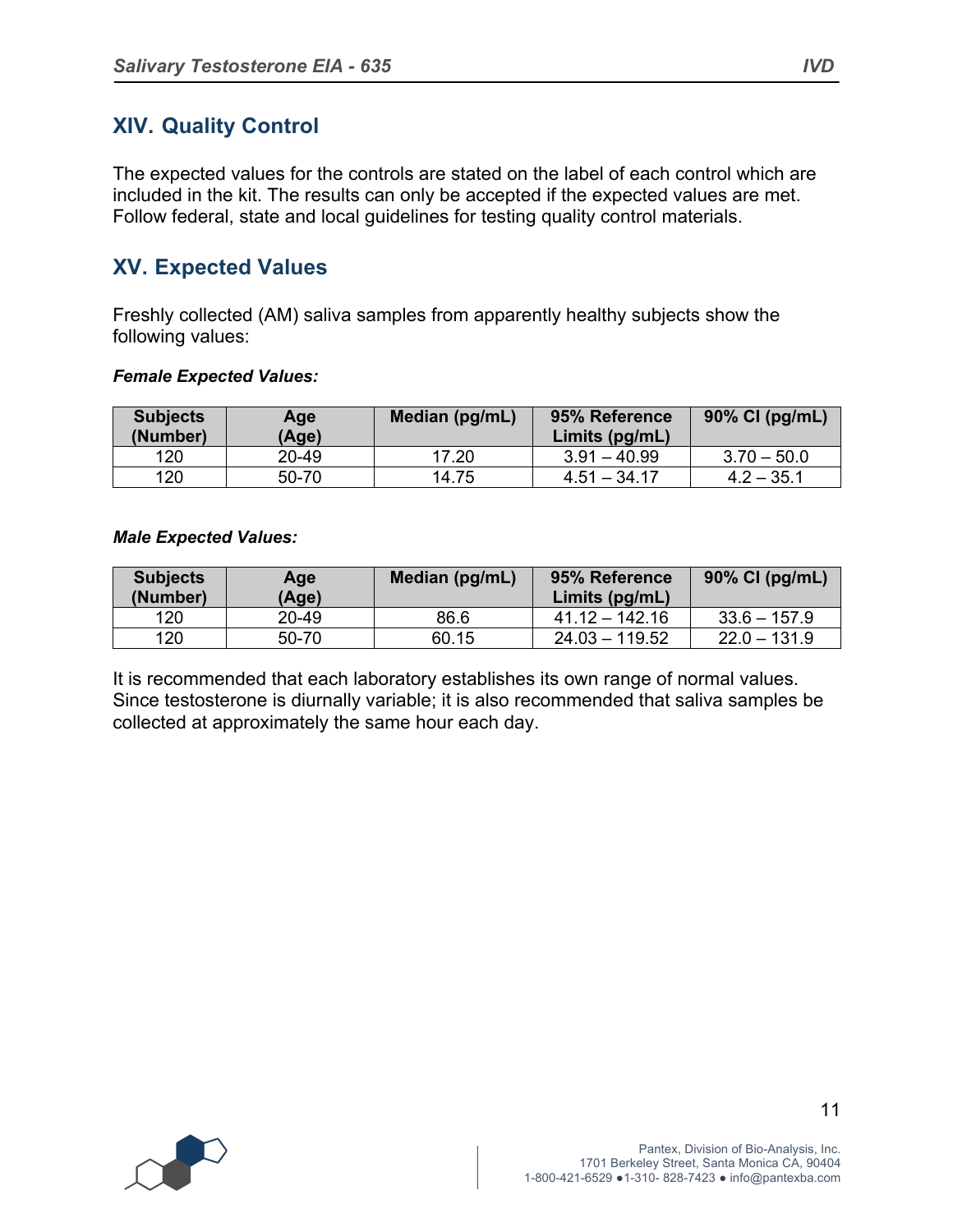# **XVI. Performance Characteristics**

### **A. Specificity of Antiserum**

The cross reactivity of the antiserum was determined by spiking three (3) saliva pools (low, medium and high) with two (2) concentrations (10,000 pg/mL and 20,000 pg/mL) of each potential cross reactant. The percent cross reaction was calculated using the following equation as per CLSI (EP7-A2) guidelines.

**% Cross-reactivity** = 100\* [measured value – true value] [Concentration of interferant]

Where,

**Measured value** = is the spiked measured value **True value** = is the un-spiked obtained value **Concentration of interferant** = is the amount of the compound spiked

| Compound                                    | Low                 | <b>Medium</b>       | High                |
|---------------------------------------------|---------------------|---------------------|---------------------|
|                                             | <b>Testosterone</b> | <b>Testosterone</b> | <b>Testosterone</b> |
|                                             | <b>Sample</b>       | <b>Sample</b>       | <b>Sample</b>       |
|                                             | (% Cross            | (% Cross            | (% Cross            |
|                                             | <b>Reactivity)</b>  | <b>Reactivity)</b>  | <b>Reactivity)</b>  |
| Testosterone                                | 100                 | 100                 | 100                 |
| 11 β-OH Testosterone                        | 0.407               | 0.486               | 0.242               |
| $\overline{11}$ $\alpha$ -OH Testosterone   | 0.869               | 1.033               | 0.601               |
| 5 α-Dihydro-Testosterone                    | 5.540               | 5.474               | 5.347               |
| Androstenedione                             | 0.718               | 0.876               | 0.604               |
| <b>Methyl Testosterone</b>                  | 1.410               | 1.597               | 0.889               |
| <b>Testosterone SO4</b>                     | 0.005               | 0.010               | 0.067               |
| DHEA SO4                                    | 0.001               | 0.001               | 0.006               |
| <b>DHEA</b>                                 | 0.001               | 0.003               | 0.006               |
| 7-Keto DHEA                                 | 0.003               | 0.004               | 0.008               |
| Progesterone                                | 0.243               | 0.276               | 0.179               |
| Cortisol                                    | 0.005               | 0.002               | 0.005               |
| 17 β-Estradiol                              | 0.175               | 0.173               | 0.135               |
| 17 $\alpha$ -Estradiol                      | 0.007               | 0.002               | 0.008               |
| Cortisone                                   | 0.014               | 0.013               | 0.013               |
| Danazol                                     | 0.011               | 0.018               | 0.063               |
| Dexamethasone                               | 0.007               | 0.025               | 0.051               |
| D-5-Androstene-3 $\beta$ , 17 $\beta$ -diol | 0.691               | 0.827               | 0.497               |
| Estrone                                     | 0.015               | 0.003               | 0.012               |
| Ethisterone                                 | 0.037               | 0.050               | 0.084               |
| Norgestrel                                  | 0.033               | 0.020               | 0.071               |
| Testosterone propionate                     | 0.068               | 0.065               | 0.134               |
| 5 α-Androstane-3 $\beta$ , 17 $\beta$ -diol | 2.497               | 2.745               | 2.571               |
| 11-Keto Testosterone                        | 0.137               | 0.158               | 0.079               |
| Prednisone                                  | 0.038               | 0.009               | 0.018               |
| Prednisolone                                | 0.023               | 0.007               | 0.028               |

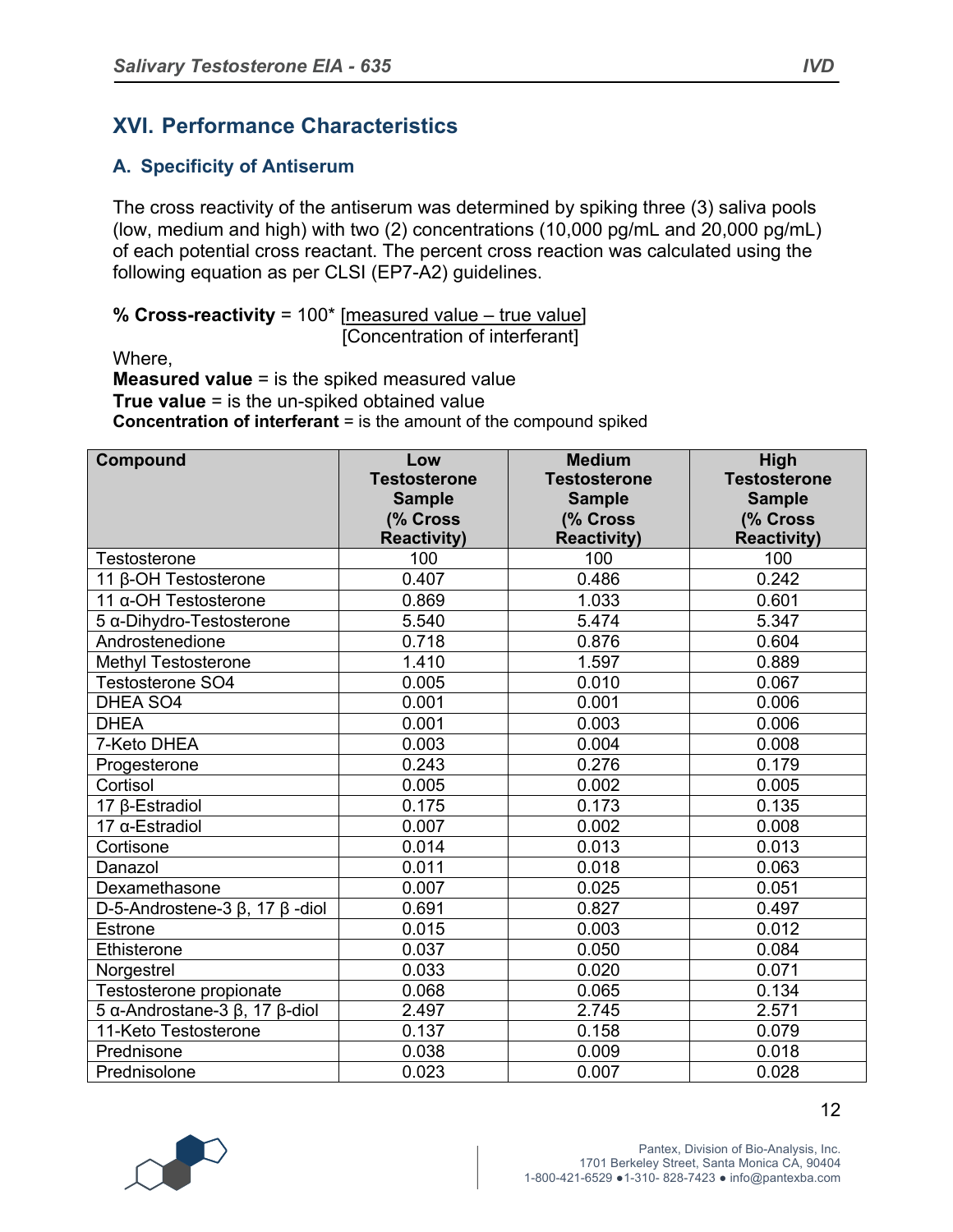### **B. Detection limits:**

The Detection Limit Study for determining the limit of the blank (LoB), limit of detection (LoD) and the limit of quantitation (LoQ) for the Pantex Salivary Direct Testosterone EIA Kit, Cat #635 was performed using several low testosterone samples and two different reagent lot numbers that were assayed twice per day over a period of 3 days. (Reference, CLSI EP 17-A, protocols for Determination of Limits of Detection and Limits of Quantitation).

| <b>Limit of the Blank</b> | <b>Limit of Detection</b> | <b>Limit of Quantitation</b> |
|---------------------------|---------------------------|------------------------------|
| (LoB)                     | (LOD)                     | (LoQ)                        |
| pg/mL                     | pg/mL                     | pg/mL                        |
|                           |                           | 3.9                          |

### **C. Precision and Reproducibility:**

#### *Intra-assay*

The intra-assay precision was determined from the mean of 20 replicates of low, medium and high pools.

| <b>Sample</b> |    | <b>Mean</b><br>(pg/mL) | <b>Standard</b><br><b>Deviation</b><br>(pg/mL) | %CV |
|---------------|----|------------------------|------------------------------------------------|-----|
| Low           | 20 | 21.0                   | 1.063                                          | 5.1 |
| <b>Medium</b> | 20 | 174.7                  | 3.641                                          | 2.1 |
| High          | 20 | 318.7                  | 13.517                                         | 4.2 |

#### *Inter-assay*

The inter-assay precision was determined from the mean average of the duplicates for 12 separated assays with low, medium and high pools

| <b>Sample</b> |    | <b>Mean</b><br>(pg/mL) | <b>Standard</b><br><b>Deviation</b><br>(pg/mL) | %CV |
|---------------|----|------------------------|------------------------------------------------|-----|
| Low           | 12 | 19.1                   | 1.232                                          | 6.4 |
| <b>Medium</b> | 12 | 155.6                  | 7.106                                          | 4.6 |
| High          | 12 | 285.5                  | 8.847                                          | 3.1 |

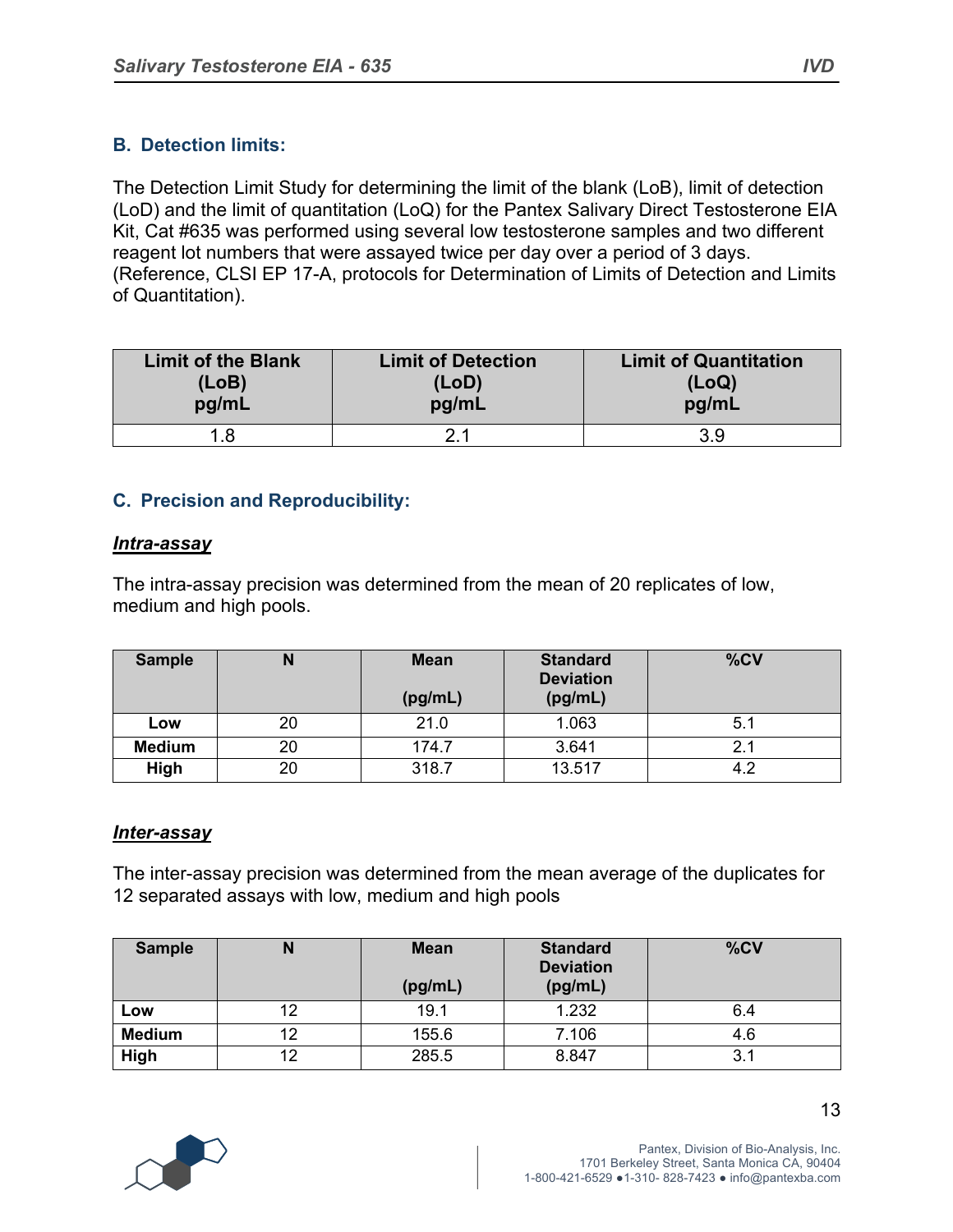### *Repeatability*

This study was conducted during 5 days of a familiarization period and 20 days of testing. Two assays were performed daily with a minimum of 1 hour between assays. Three (3) different reagents lots and three (3) saliva pools were used for the study (Low, medium and high). The pools were aliquoted and frozen until day of assay.

| <b>Sample</b>        | N   | <b>Mean</b> | <b>Repeatability</b> |     | <b>Total Precision</b> |     |
|----------------------|-----|-------------|----------------------|-----|------------------------|-----|
| <b>Concentration</b> |     | (pg/mL)     | <b>SD</b>            | %CV | <b>SD</b>              | %CV |
| Low                  | 100 | 19.4        | 0.8                  | 3.8 | 1.1                    | 5.6 |
| <b>Medium</b>        | 100 | 155.3       | 3.7                  | 2.5 | 7.9                    | 5.3 |
| High                 | 100 | 275.6       | 7.4                  | 2.5 | 11.9                   | 4.0 |
| Control 1            | 100 | 19.3        | 0.9                  | 4.6 | 1.2                    | 5.8 |
| Control 2            | 100 | 201.4       | 3.8                  | 1.8 | 8.2                    | 4.0 |

### *Precision Study Data Summary*

### *Inter-lot Variation*

The inter-lot precision was determined by duplicate measurements of five (5) saliva samples and two levels of one (1) spiked control in saliva like matrix, using three (3) different reagent lots of Pantex Salivary Direct Testosterone EIA Kits Cat #635.

| <b>Saliva</b><br><b>Samples</b><br>ID | Lot # 007<br>mean<br>(pg/mL) | Lot # 008<br>mean<br>(pg/mL) | Lot # 009<br>mean<br>(pg/mL) | Inter-lot<br>mean<br>(pg/mL) | Inter-lot<br><b>SD</b><br>(pg/mL) | Inter-lot<br>%CV |
|---------------------------------------|------------------------------|------------------------------|------------------------------|------------------------------|-----------------------------------|------------------|
|                                       | 314.6                        | 324.0                        | 320.1                        | 319.6                        | 4.723                             | 1.5              |
| $\overline{2}$                        | 101.8                        | 97.4                         | 99.3                         | 99.5                         | 2.207                             | 2.2              |
| 3                                     | 69.2                         | 69.4                         | 61.0                         | 66.5                         | 4.793                             | 7.2              |
| 4                                     | 8.8                          | 9.7                          | 9.9                          | 9.5                          | 0.586                             | 6.2              |
| 5                                     | 23.8                         | 21.7                         | 21.3                         | 22.3                         | 1.343                             | 6.0              |
| C <sub>1</sub>                        | 21.1                         | 19.5                         | 20.5                         | 20.4                         | 0.808                             | 4.0              |
| C <sub>2</sub>                        | 210.2                        | 196.3                        | 212.2                        | 206.2                        | 8.660                             | 4.2              |

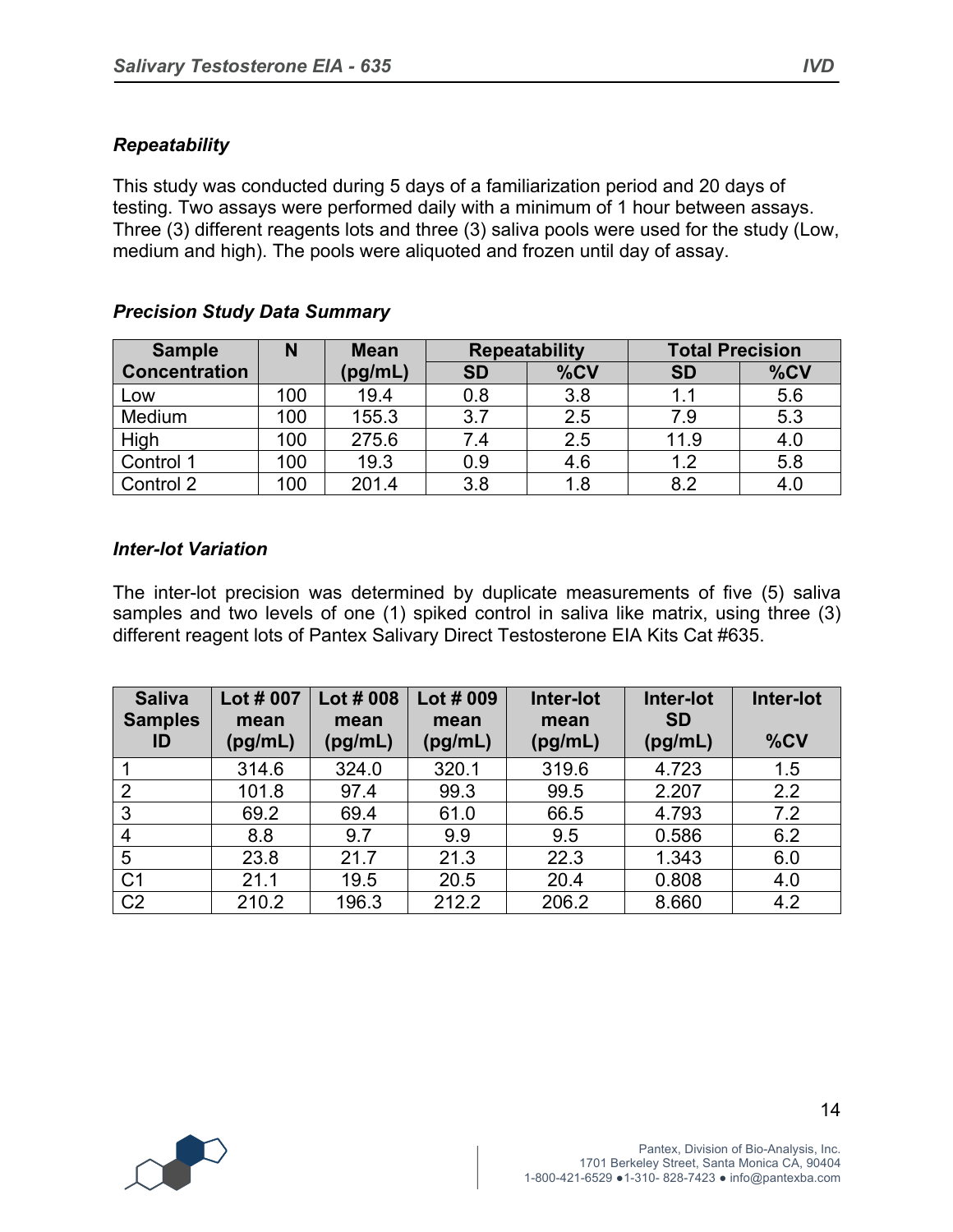### **D. Linearity Study:**

Ten (10) sample concentrations that span the assay measuring range were prepared and assayed per EP6-A, Evaluation of the Linearity of Quantitative Measurement Procedures.

S=10 samples (dilutions) Concentration = (C1\*V1 + C10\*V10)/(V1+V10)

|                 | C <sub>1</sub> | V <sub>1</sub> | C <sub>10</sub> | V10     | <b>Calculated</b><br><b>Concentration</b> | <b>Observed</b><br><b>Concentration</b> | <b>Recovery</b> |
|-----------------|----------------|----------------|-----------------|---------|-------------------------------------------|-----------------------------------------|-----------------|
|                 | (pg/mL)        | (mL)           | (pg/mL)         | (mL)    | (pg/mL)                                   | (pg/mL)                                 | (%)             |
|                 |                |                |                 | $\star$ | 5.5                                       | 5.2                                     | 94.5            |
| $\overline{2}$  | 5.2            | 0.889          | 631.5           | 0.111   | 74.7                                      | 76.3                                    | 102.1           |
| 3               | 5.2            | 0.778          | 631.5           | 0.222   | 144.2                                     | 153.6                                   | 106.5           |
| 4               | 5.2            | 0.667          | 631.5           | 0.333   | 213.8                                     | 216.1                                   | 101.1           |
| 5               | 5.2            | 0.556          | 631.5           | 0.444   | 283.3                                     | 275.3                                   | 97.2            |
| 6               | 5.2            | 0.444          | 631.5           | 0.556   | 353.4                                     | 323.6                                   | 91.2            |
| 7               | 5.2            | 0.333          | 631.5           | 0.667   | 422.9                                     | 401.8                                   | 95.0            |
| 8               | 5.2            | 0.222          | 631.5           | 0.778   | 492.5                                     | 461.7                                   | 93.8            |
| 9               | 5.2            | 0.111          | 631.5           | 0.889   | 562.0                                     | 561.4                                   | 99.9            |
| 10 <sup>1</sup> |                |                |                 | $\star$ | 650.0                                     | 631.5                                   | 97.2            |

\* Targets of low and high sample concentrations.

The results demonstrate that the assay is linear from 5.5 – 650.0 pg/mL.  $(Y=0.9597x + 3.335, R^2 = 0.99685)$ 

### **E. Recovery:**

Seven (7) saliva samples containing different levels of endogenous testosterone were spiked with known quantities of testosterone and assayed.

| <b>Sample</b> | <b>Endogenous</b><br>(pg/mL) | <b>Added</b><br>(pg/mL) | <b>Expected</b><br>(pg/mL) | <b>Observed</b><br>(pg/mL) | <b>Recovery</b><br>(%) |
|---------------|------------------------------|-------------------------|----------------------------|----------------------------|------------------------|
|               | 10.000                       | 7.813                   | 17.813                     | 19.400                     | 108.9                  |
| 2             | 19.000                       | 15.625                  | 34.625                     | 36.300                     | 104.8                  |
| 3             | 27.600                       | 31.250                  | 58.850                     | 54.500                     | 92.6                   |
| 4             | 28.200                       | 62.500                  | 90.700                     | 95.100                     | 104.9                  |
| 5             | 9.800                        | 125.000                 | 134.800                    | 127.900                    | 94.9                   |
| 6             | 103.700                      | 250.000                 | 353.700                    | 346.800                    | 98.0                   |
|               | 38.600                       | 500.000                 | 538.600                    | 497.600                    | 92.4                   |

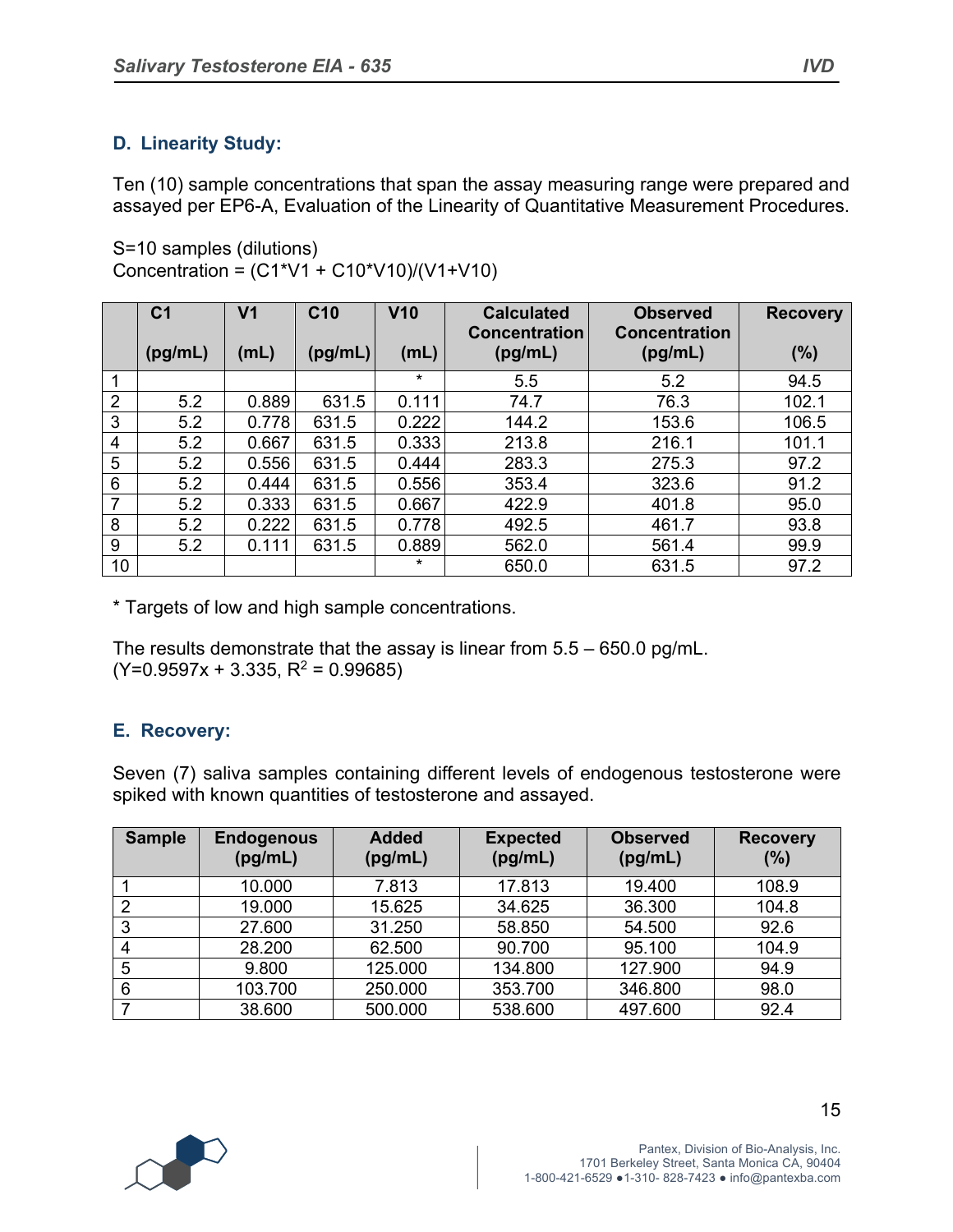### **F. Manual Dilution:**

A 1:10 sample manual dilution study was performed utilizing six (6) samples to verify the accuracy of the dilution procedure with a dilution factor of 10. The following table indicates the summary of results:

| <b>Subject</b> | <b>Observed</b><br><b>Endogenous</b><br><b>Value</b><br>(pg/mL) | <b>Testosterone</b><br><b>Spiked</b><br>(pg/mL) | <b>Expected</b><br><b>Value</b><br>(pg/mL) | <b>Observed</b><br>1:10 diluted<br><b>Value</b><br>(pg/mL) | <b>Applied</b><br>Factor 10<br>(pg/mL) | <b>Recovery</b><br>(%) |
|----------------|-----------------------------------------------------------------|-------------------------------------------------|--------------------------------------------|------------------------------------------------------------|----------------------------------------|------------------------|
| AL-209         | 346.7                                                           | 0                                               | 346.7                                      | 33.3                                                       | 333                                    | 96.0                   |
| AL-210         | 274.3                                                           | 0                                               | 274.3                                      | 26.5                                                       | 265                                    | 96.6                   |
| *AL-225        | 133.1                                                           | 500                                             | 633.1                                      | 67.2                                                       | 672                                    | 106.1                  |
| AL-227         | 229.5                                                           | 0                                               | 229.5                                      | 22.7                                                       | 227                                    | 98.9                   |
| *AL-228        | 100                                                             | 750                                             | 850                                        | 93.1                                                       | 931                                    | 109.5                  |
| *AL-247        | 125.8                                                           | 1000                                            | 1125.8                                     | 121.3                                                      | 1213                                   | 107.7                  |

\* Spiked samples.

### **G. Method Comparison:**

A comparative study was performed between the Pantex Salivary Direct Testosterone EIA Kit Cat #635 and a FDA cleared predicate device. A total of 106 samples were used for the study (range 6.45–458.35 pg/mL) of which 9 samples were spiked representing 8.5 % (range 252.1 – 424.2 pg/mL) of the total number of samples. The results show the following regression and correlation statistics.

| <b>Linear Regression equation</b> | $Y = 0.9035X + 5.81$ |
|-----------------------------------|----------------------|
| ∣ Correlation                     | $R^2 = 0.98$         |

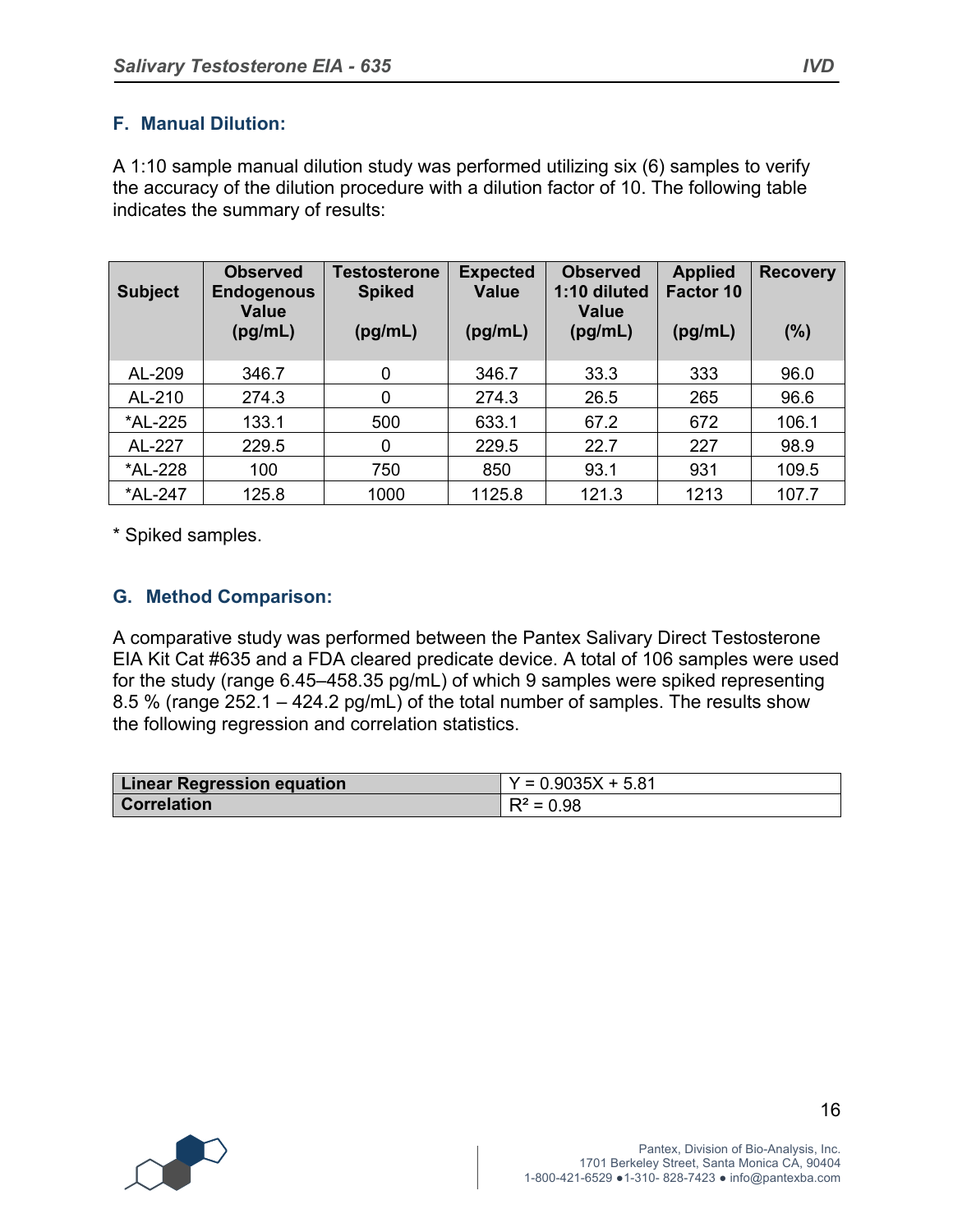# **XVII. Limitations**

- The Pantex Salivary Direct Testosterone EIA Kit reagents are optimized to measure testosterone in human saliva.
- Pregnancy or estrogen treatment may lead to elevated salivary testosterone levels.
- Avoid the use of samples with blood contamination, sodium azide and thimerosal as it may lead to false results.

# **XVIII. Precautions**

- Only physician, clinical labs, research labs and hospital labs may acquire, possess and use the kit.
- Compare contents and packing list, if there is breakage or shortage, notify Pantex immediately.
- Do not pipet reagents by mouth.
- Do not smoke, eat or drink while performing assay.
- Wear disposable rubber gloves.
- Treat all saliva samples as potentially infectious.
- Do not mix reagent lot numbers or alter in any way the reagents in this kit. If this is done, Pantex will not be responsible for the performance of the assay.
- Avoid contact with Color Development Reagent (TMB). It contains solvents that can irritate skin and mucus membranes. If contact is made, wash thoroughly with water.
- Avoid contact with stopping solution. It contains acid. If contact is made, rinse thoroughly with water.